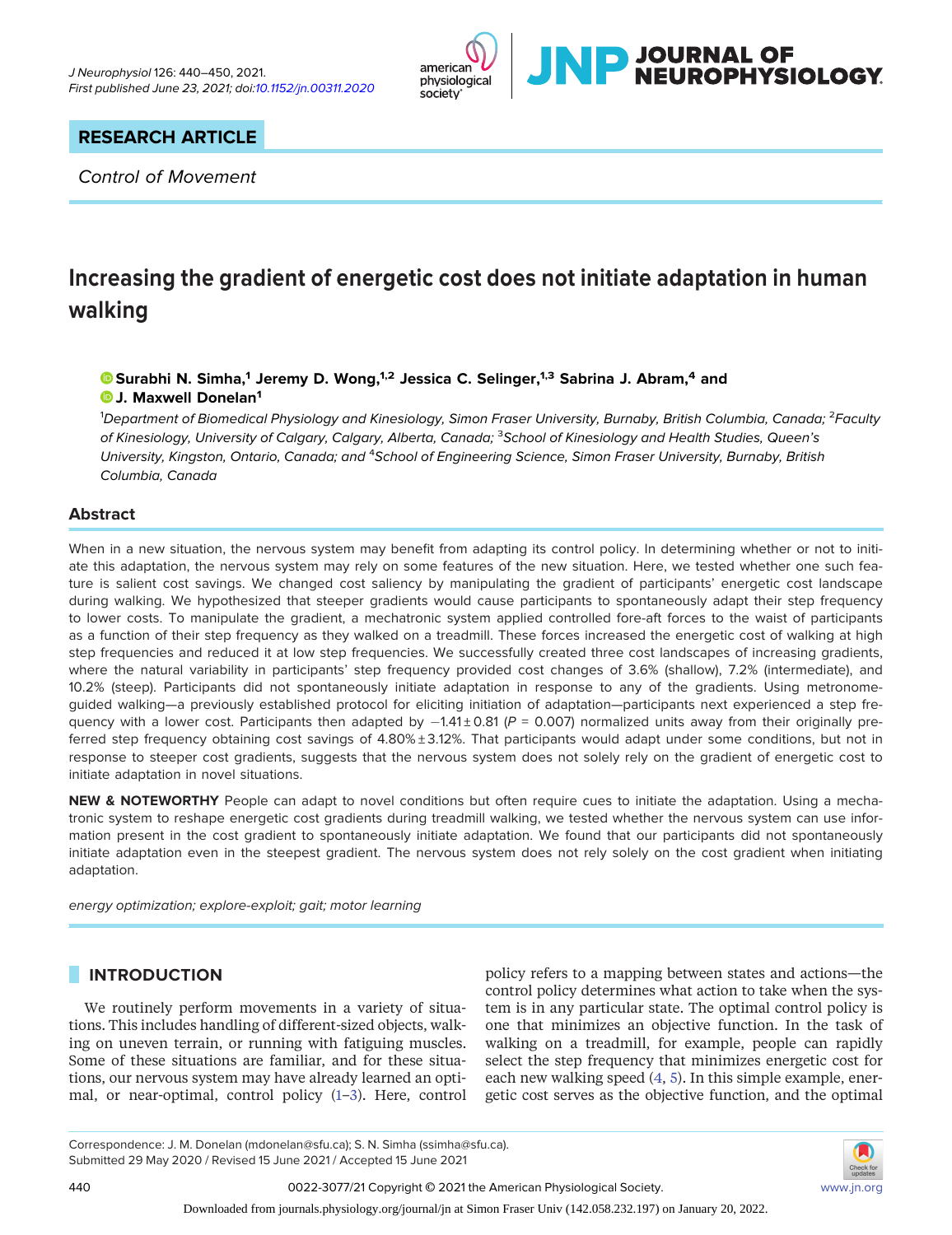control policy is the step frequency to be taken at each step to minimize the energetic cost of walking. This rapid selection of step frequency occurs over a few seconds suggesting that the nervous system uses a fast process to choose a control policy that it predicts to be optimal based on prior experience. However, in novel situations, the nervous system has not had the experience to determine whether an existing policy remains optimal, or if a new policy would be better [\(2,](#page-9-4) [3](#page-9-1)). To determine this, the nervous system must adapt the existing policy to a new policy, experience the outcome, and determine whether the new policy results in a lower energetic cost [\(2,](#page-9-4) [6](#page-9-5)). This is a slow process and can take tens to hundreds of seconds. However, if the existing policy remains optimal, then no other policy has a lower cost and any adaptation results in a higher cost. Therefore, even the adaptation to evaluate new control policies is beneficial only when there is a new optimal policy, the presence of which the nervous system does not know in advance. If the old policy remains the optimal policy, then the act of adapting to new policies is itself suboptimal—the nervous system would benefit most by exploiting its existing control policy [\(7\)](#page-9-6). In this article, we aim to identify a feature of novel situations that cues the human nervous system to initiate adaptation of its control policy.

Our nervous systems do not always initiate adaptation in novel situations. In reaching experiments, people typically initiate adaptation when presented with a force-field that creates a novel relationship between cost and control policy ([2](#page-9-4), [8](#page-9-7)). However, when this is followed by another force-field that creates a different novel relationship, the nervous system reverts to erroneously exploiting its original control policy [\(2](#page-9-4), [9](#page-9-8)). Similar interference to adaptation is also observed in studies that create novel situations using visuomotor rotations or reversals—participants typically can and do adapt to visuomotor rotations and reversals but multiple novel situations can prevent this adaptation [\(10](#page-9-9), [11\)](#page-9-10). In walking tasks, exoskeletons designed to improve walking economy can underperform partly because people are unable to adapt their gait to take full advantage of the benefits that the exoskeleton can offer ([12](#page-9-11)–[14](#page-9-12)). However, participants can and do adapt their gait to obtain larger energetic benefits when they receive experience with different regions of the cost landscape [\(14](#page-9-12), [15\)](#page-9-13). In split-belt walking, although participants typically adapt their step length asymmetry to zero when the two belts move at different speeds, they do not return back to baseline when the speeds of the two belts are changed gradually [\(16](#page-9-14)). This suggests that the nervous system relies on particular features of the novel situations to determine if and when to initiate adaptation.

One potential feature used by the nervous system to initiate adaptation is salient cost savings. Here, we use "cost savings" to refer to an improvement in the nervous system's objective function. This may be decreased energetic cost, increased stability, increased accuracy, or some combination of these and other contributors to the objective function. "Saliency" refers to how clear it is to the nervous system that cost savings can be gained, and how it should adapt its control policy to gain the savings. As illustrated in [Fig. 1](#page-2-0), saliency depends on at least three factors. First, execution variability about the nominal policy—due to either imperfect execution, purposeful exploration, or guidance by an

external input—allows the nervous system to experience a greater range of cost savings if they exist [\(Fig. 1](#page-2-0)B). Second, measurement noise decreases the ability of the nervous system to discern the presence of cost savings ([Fig. 1](#page-2-0)C). Third, for any given execution variability and measurement noise, an increase in the gradient of the cost landscape increases the ability of the nervous system to discern a cost savings ([Fig. 1](#page-2-0)D). If cost savings are not salient—be it due to any combination of shallow cost gradient, high measurement noise, or low execution variability—the nervous system may choose to exploit its current control policy because whether it should adapt, and if so how it should adapt, is simply not clear.

Recent studies in walking support the premise that the nervous system relies on salient cost savings to initiate adaptation. One of the primary real-time objectives of the nervous system during walking is to minimize energetic cost ([15](#page-9-13), [17](#page-9-15)– [19](#page-9-16)). In one of our recent studies, we used robotic exoskeletons to reshape the energetic cost landscape of treadmill walking. Here "cost landscape" refers to the relationship between step frequency and metabolic energetic cost. We reshaped the cost landscape to shift the optimal step frequency to step frequencies lower than normally preferred. Upon their first experience with the new cost landscape, only some participants spontaneously initiated adaptation to the new optimal step frequency. These "spontaneous initiators" had greater step frequency variability than the "nonspontaneous initiators" who persisted walking at the previous optimal step frequency. This suggests that the naturally higher variability increased the saliency of the cost savings to the nervous system which led to the initiation of adaptation. We were also able to prompt the nonspontaneous initiators to initiate adaptation by providing them with experience with step frequencies that resulted in a lower energetic cost. One interpretation of this result is that the experience increased the saliency of the energetic cost savings for the nervous system causing it to initiate further exploration. Counter to these findings, we did not find that increased gait variability was sufficient to initiate adaptation in a subsequent study on over ground walking [\(13\)](#page-9-17). When compared with our treadmill studies, changes in cost in this over ground study were due not only to changes in step frequency, but also speed and terrain. We suspect that the nervous system did not initiate adaptation within the duration of this over ground experiment because the added dimensionality increased the complexity of the credit assignment problem making it difficult for the nervous system to determine which energetic changes could be attributed to its control and which were due to the differences in terrain.

In the present study, we aimed to test whether the saliency of energetic cost savings is a feature that the nervous system uses to initiate adaptation in human walking. To accomplish this, rather than manipulate measurement noise or movement variability, we changed saliency by manipulating the gradient of the energetic cost landscape. We manipulated the gradient using a mechatronic system that applied controlled fore-aft forces to the waist of participants as they walked on a treadmill. These applied forces were a function of participants' step frequency and acted to increase energetic cost at high step frequencies and reduce it at low step frequencies. By making the forces a function of only step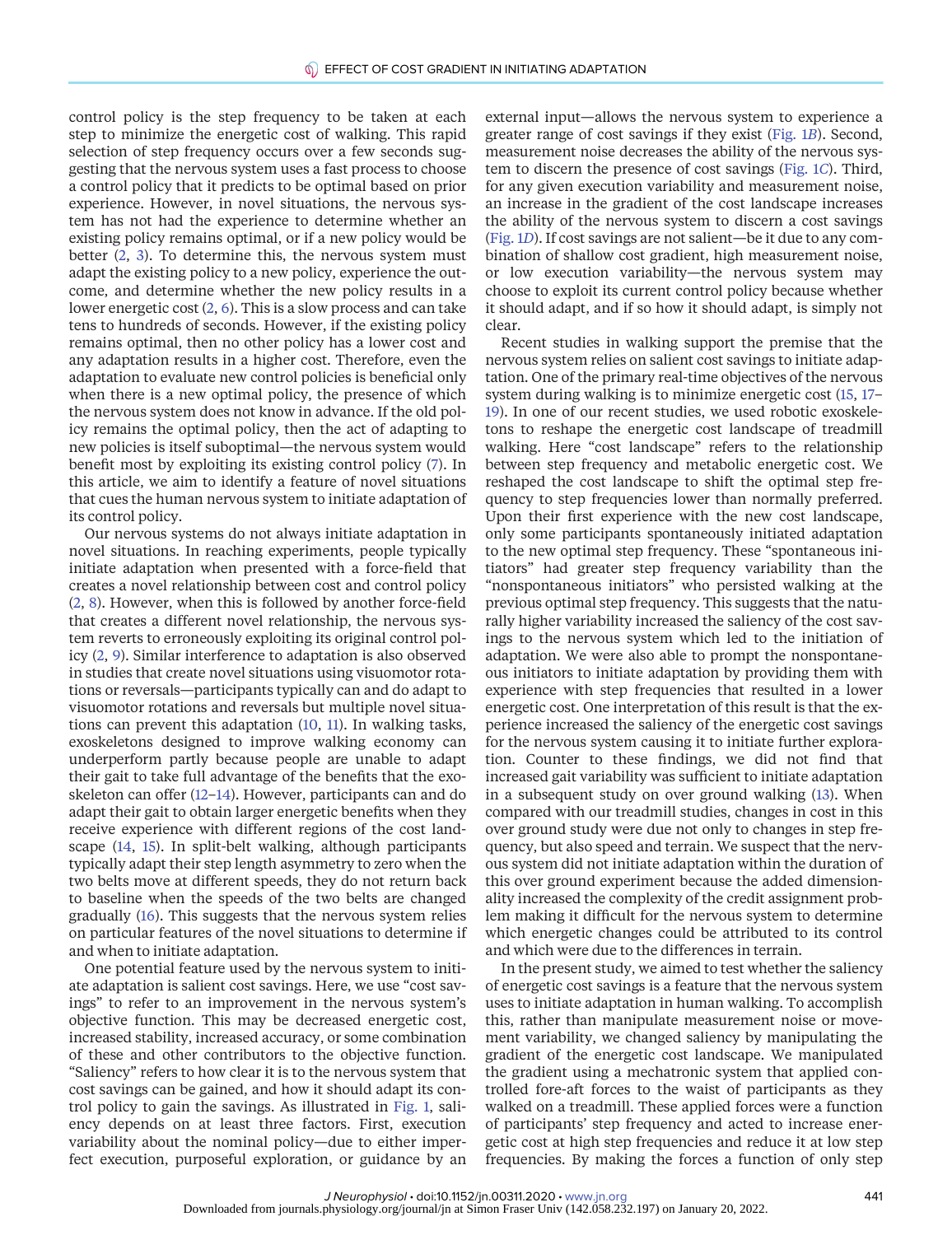<span id="page-2-0"></span>Figure 1. Conceptual representation of how the nervous system might detect cost savings from a cost landscape. A: the nervous system is introduced to a novel situation where the relationship between the control policy and cost has changed (black to gray curve) such that the original optimal policy is no longer optimal. With exact execution and measurement, the nervous system cannot detect any cost savings in the new landscape. B: execution variability—illustrated by the horizontally aligned Gaussian distribution —allows the nervous system to exactly experience the lower costs relative to the original policy, making the energetic cost savings salient. C: the presence of measurement noise—illustrated by the two vertically-aligned Gaussian distributions centered on the means of the two cost measurements—can reduce saliency by reducing the probability that the nervous system can detect a cost savings. In this example, the cost measurement means are close, and the cost measurement noise distributions are wide resulting in a low probability that the nervous system will detect a cost savings for the given execution variability. D: an increased gradient can increase the probability of detecting cost savings and thus increase the saliency of a cost landscape for the same execution variability and measurement noise.





Control policy

frequency and keeping the walking speed constant, we aimed to only affect the gradient of the step frequency cost landscape, indirectly signaling to the nervous system how it should adapt its control policy to obtain cost savings. We increased the gradient of the cost landscape about participants' originally preferred step frequency by increasing the magnitude of force change that the system provided for a given change in step frequency. We hypothesized that increasing the gradient of the cost landscape will cause

participants to spontaneously initiate adaptation of their step frequency.

# **METHODS**

### Experimental Design

We manipulated cost landscapes using our recently developed mechatronic system [\(Fig. 2](#page-2-1)A). We describe this system in detail in our earlier paper [\(19\)](#page-9-16). Briefly, it



Control policy

same execution variability

<span id="page-2-1"></span>Figure 2. A: participants walked in a mechatronic system that applied controlled fore-aft forces as a function of their walking step frequency. Backward forces provided an energetic penalty, raising the cost of walking relative to normal. Moderate forward forces provided an energetic reward, lowering energetic cost. Reused with permission from Simha et al. [\(19\)](#page-9-16). B: using simulations, we predicted that participants would experience cost landscapes with gradients of 1.4 (shallow), 2.8 (intermediate), and 4.2 (steep) percentage change in cost per unit change in step frequency, about their originally preferred step frequency (0).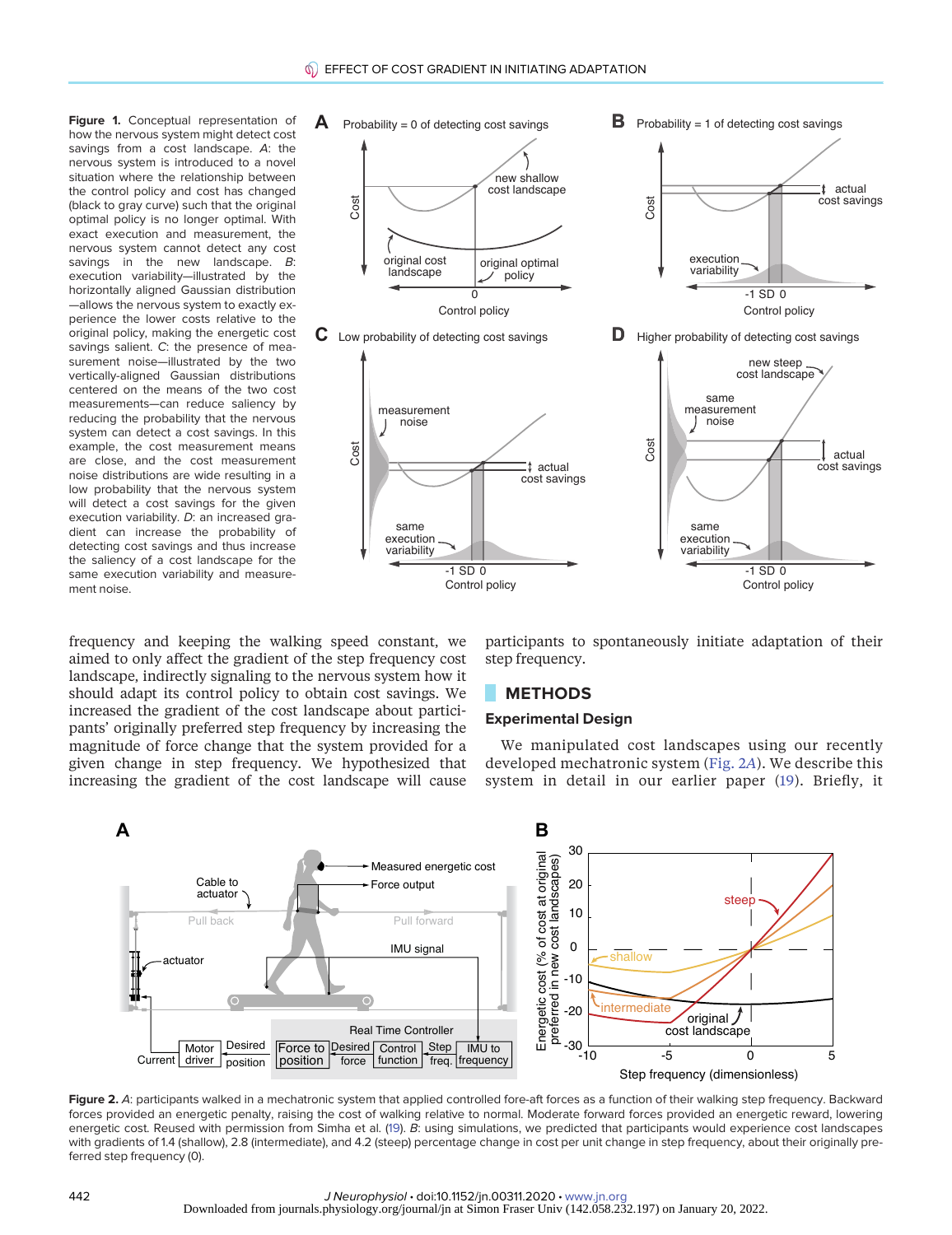manipulates a participant's original cost landscape by applying fore-aft forces to their waist while they walk on a treadmill. The controller specifies the forces as a function of the participant's step frequency. Backward forces increase the energetic cost associated with the executed step frequency, relative to normal, while moderate forward forces decrease the energetic cost ([20\)](#page-9-18). The system uses inertial measurement units (IMU) placed on participants' feet to detect ground contact events, and this signal is processed by a real-time controller to determine the participants' executed "step frequency," defined as the inverse of the time elapsed between left and right foot ground contact events. We provide the controller with a "control function" that defines the relationship it has to maintain between the measured step frequency and the applied force. Based on this control function and the measured step frequency, the controller commands the required force for each new step to an actuator via a motor driver. The force applied by the actuator is transmitted to the participants through long tensioned cables that are attached to a hip belt, and we monitor that force using force transducers in-line with the front and back cables.

We tested participants' behavior in cost landscapes of three different gradients. Using data from literature, we can predict for an average participant the energetic cost associated with each step frequency when walking without any external force ([21](#page-9-19)) and the energetic cost of walking when a range of fore-aft forces are applied but at a fixed step frequency [\(20](#page-9-18)). We combined these relationships to predict the cost landscapes created by a control function [\(19\)](#page-9-16). Using these simulations, we designed three control functions—"shallow," "intermediate," and "steep" that created cost landscapes of three different gradients ([Fig. 2](#page-2-1)B).

<span id="page-3-0"></span>
$$
F_{\text{shallow}} = \begin{cases} -0.07 \cdot sf - 1.36, sf \le -5 \\ -0.19 \cdot sf - 1.98, sf > -5 \end{cases} \tag{1}
$$

<span id="page-3-1"></span>
$$
F_{intermediate} = \begin{cases} -0.07 \cdot sf - 0.40, sf \le -5 \\ -0.39 \cdot sf - 1.98, sf > -5 \end{cases}
$$
 (2)

$$
F_{\text{steep}} = \begin{cases} -0.07 \cdot \text{sf} + 0.56, \text{sf} \le -5 \\ -0.58 \cdot \text{sf} - 1.98, \text{sf} > -5 \end{cases} \tag{3}
$$

Here, sf is a normalized step frequency and is dimensionless. To perform this normalization, we first measured the average step frequency originally preferred by each participant during a baseline trial (cf., Experimental Protocol), as well as the standard deviation in step frequency about this average preferred step frequency. We then calculated the normalized step frequency for each step in the subsequent trials by subtracting the average originally preferred step frequency from each step's measured step frequency and then dividing by the standard deviation about the originally preferred step frequency. This normalization controls for the differences between participants in their step frequency variability, which is normally one of the contributors to the saliency of cost savings. It also forces measured step frequencies

that are equal to the originally preferred step frequency to evaluate to 0. Designing cost landscapes using this normalization is independent of how the nervous system senses cost savings because even if the nervous system senses absolute cost savings, it will sense increasingly larger cost savings going from the shallow to steep cost gradient. We normalized the forces applied to a participant by their body weight. In [Eqs. 1](#page-3-0)–[3](#page-3-1), the intercepts, slopes, and the forces all have units of percent body weight (sf is dimensionless). We designed the control function for the shallow cost landscape to match that used in Simha et al. [\(19](#page-9-16)) with a cost gradient of 1.4 about the originally preferred step frequency. We chose this for the shallow cost landscape because participants did not spontaneously initiate adaptation in Simha et al. but did so after experiencing cost savings—making it the ideal cost landscape to steepen to test our hypothesis here. We designed the other control functions to generate steeper cost landscapes, with cost gradients of 2.8, and 4.2 about the originally preferred step frequency, while otherwise matching the shallow cost landscape. These gradients have units of percent change in energetic cost for a unit change in normalized step frequency. For example, were a participant walking in the intermediate gradient condition to choose a step frequency 1 normalized unit lower than their originally preferred step frequency, the participant will experience a 2.8% reduction in energetic cost relative to what they experienced at the originally preferred step frequency. For comparison, the cost landscape used in Selinger's study roughly corresponds to the shallowest gradient we use here [\(15](#page-9-13), [18\)](#page-9-20). To experience a cost gradient as steep as our steepest, one would have to walk at a step frequency roughly 7.5% higher than their preferred step frequency in their original cost landscape [\(21](#page-9-19)). We designed all the new cost landscapes to have the same cost at the originally preferred step frequency. This helped ensure that when we changed the cost landscape, participants only experienced the gradient change, without experiencing any change in the average steady-state cost. As different nervous systems can respond differently to our control functions, each participant may not experience exactly the cost landscape that we aimed to create. However, our prior results show that, on average, we are able to accurately create our designed cost landscapes [\(19\)](#page-9-16).

Before conducting the experiment, we wanted our experimental design to meet three criteria. First, we tested whether any adaptation we observe could be a consequence of walking with a backward force. Contradictory to this hypothesis, we examined data from pilot studies and found no relationship between walking step frequency and backward forces at the hip  $(n = 20)$ . Recent results from a different research group support this finding ([22\)](#page-9-21). Second, we determined that execution variability is not systematically impacted by the different cost gradient conditions. On average, the step-to-step variability in self-selected step frequency was not different between walking in two different cost gradients ( $n = 9$ , 8; unpaired t test;  $P = 0.69$ ) nor was the slope of the line relating the step-to-step variability in step frequency with a range of commanded forces significantly different from zero  $(n =$ 11; linear mixed effects model: avg slope =  $-0.02$ ,  $P =$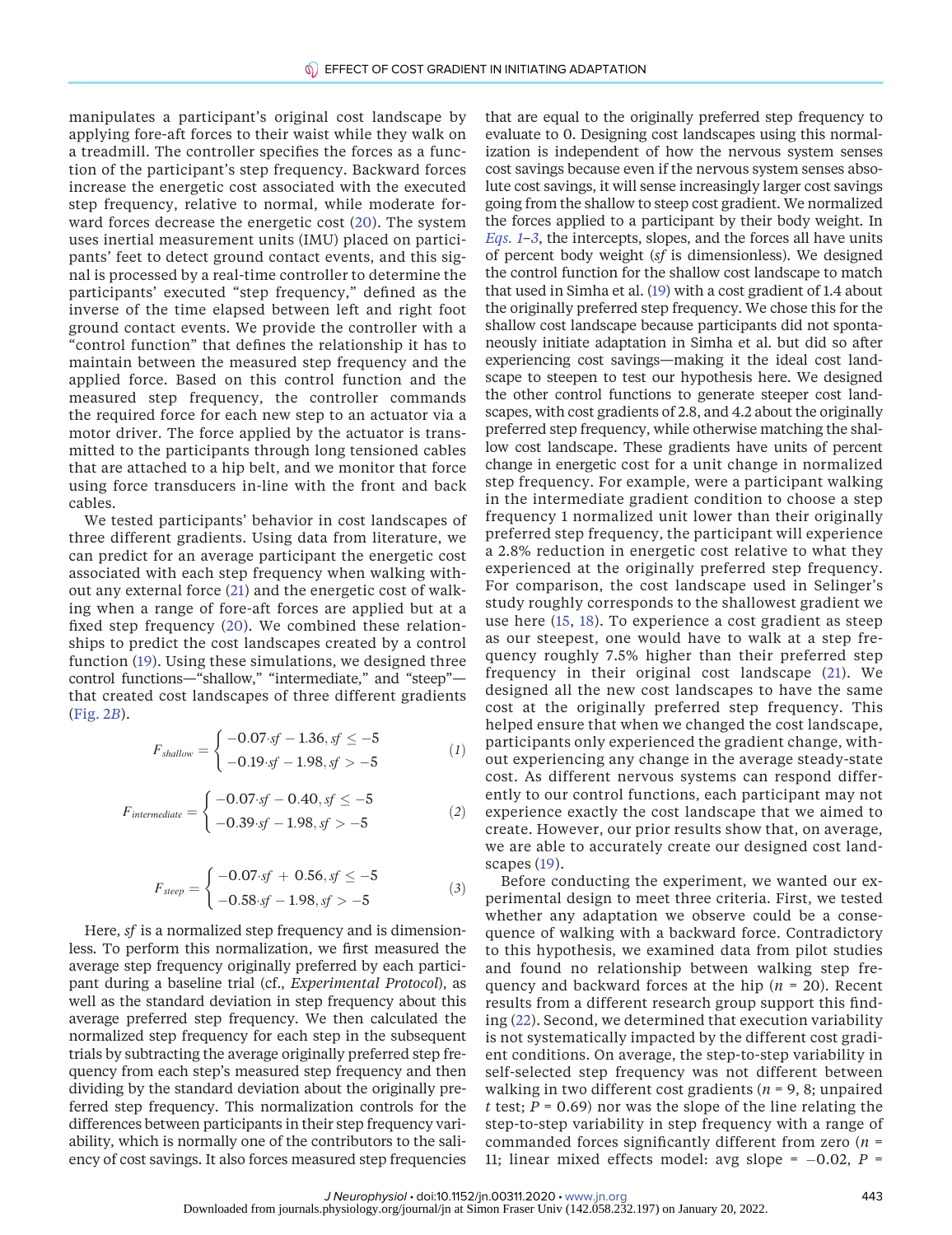0.08). Finally, we determined that the forces applied by the mechatronic system do not contribute to a change in measurement noise across the gradient conditions based on the following metrics: the mechatronic system commands forces with an average rise time of 85 ms which is less than 25% of a typical walking step frequency of 125 steps/min, the RMSE of force is 0.59% body weight [\(19\)](#page-9-16), and the slope of the line relating this variability to the magnitude of the applied force was not significantly different from zero ( $n = 11$ ; linear mixed effects model: avg slope =  $-0.002$ ,  $P = 0.83$ ).

#### Experimental Protocol

We collected data from 11 naïve participants (means  $\pm$  SD; age:  $24 \pm 3$  yr; height:  $167 \pm 11$  cm; mass:  $68 \pm 11$  kg; sex: 5 females, 6 males). All participants were healthy and had no known history of cardiopulmonary or gait impairments. The study protocol was approved by the Simon Fraser University Research Ethics Board and all participants gave written informed consent before participation. To a priori determine the sample size necessary to evaluate our hypothesis, we first performed a pilot experiment where we measured a group of 8 participants' preferred step frequency in a new cost landscape. We observed a group standard deviation of 1.01 steps/ min. Using MATLAB's sampsizepwr function, we then estimated that 11 participants will allow a one-tailed Student's t test ( $\alpha$  = 0.05, 1 –  $\beta$  = 0.90) to detect an average change of 1 normalized unit in step frequency.

Each participant completed four periods of walking on the same day ([Fig. 3\)](#page-4-0). Before the beginning of these four experimental periods, all participants spent  $\sim$ 10 min habituating to walking on our treadmill at a speed of  $1.25 \text{ m} \cdot \text{s}^{-1}$ . During this habituation, we instructed them to walk with both short and long steps. They were not attached to the mechatronic system. This was followed by the first period of the

experiment where participants walked for 9min while attached to the mechatronic system. We used data from this period to quantify the characteristics of their baseline walking step frequency. During this time, the system controlled for a target applied force of  $0 \text{ N}$  [\(Fig. 3](#page-4-0)A). We calculated the average and standard deviation of their step frequency from the 6th to 9th min to parameterize the step frequency in future trials. We refer to this average as the "originally preferred step frequency" and the standard deviation as "original step frequency variability."

In the second period, we tested whether participants would spontaneously initiate adaptation in the shallow and steep gradients ([Fig. 3](#page-4-0)B). They experienced 0 N for the first 30 s to allow them to reach a steady-state step frequency ([4](#page-9-2)). We programmed the system to ramp up the force over the next minute (*min* 0.5–1.5) to the force that would be applied at the participants' originally preferred step frequency in the new cost landscapes. This ensured that participants were not perturbed by a sudden change in force when the cost landscape changed. This force was held constant for 30s (min 1.5–2; "shallow prespontaneous"). The controller then engaged the control function for the shallow gradient, and participants walked at a self-selected step frequency for 5min (min 2–7; "shallow spontaneous"). Then the controller switched to the steep gradient. Once again, we ensured that participants were not perturbed during the cost landscape transition by constraining the rate at which the force could change for 30 s ( $min$  7-7.5). Participants then self-selected their step frequency for 5 min (min 7.5-12.5; "steep spontaneous"). To avoid fatigue, we then provided a break of 5– 10min before beginning the third period. For each participant, we averaged their self-selected step frequency over the last 30s of walking in each gradient to determine their "spontaneous adaptation" in that gradient ("shallow spontaneous": min 6.5–7; "steep spontaneous": min 12–12.5).



<span id="page-4-0"></span>Figure 3. Step frequency measured from a representative participant during the different walking periods. Each participant completed four periods of walking in a single day  $(n = 11, 5$  females, 6 males). A: first, they walked for 9 min as the system controlled for a force of 0 N to be applied to their waist. We used this baseline period to estimate their average original preferred step frequency and original step frequency variability. B: then participants walked for 5 min each in the shallow and steep gradients to test for spontaneous adaptation. C: in the third period, participants walked in an intermediate gradient. We used this condition to test for both spontaneous adaptation to an intermediate gradient and adaptation after enforced experience with a low cost. D: finally, we measured the actual gradients experienced by participants in each the cost landscapes.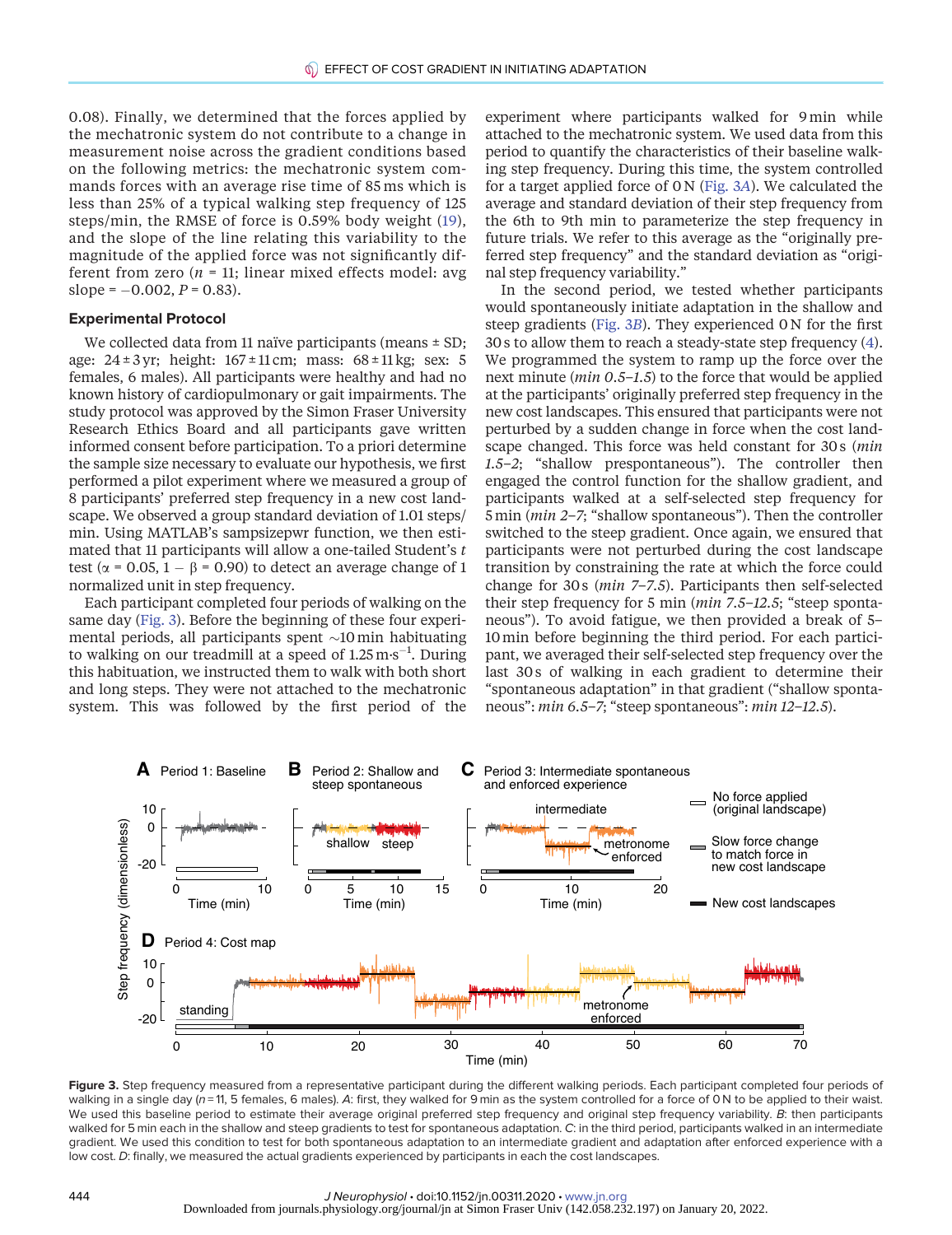We used the third period to test for adaptation in an intermediate gradient ([Fig. 3](#page-4-0)C). The first part of this period served as a sort of Goldilocks test in the event that the shallow and steep gradients were both perceived as extreme by the nervous system [\(23\)](#page-9-22)—too shallow a gradient may not provide salient cost savings whereas too steep a gradient might be interpreted as noise or challenge to stability despite providing salient cost savings. Similar to the second period, the force was ramped up in the first 2 min to prevent perturbing forces. The controller then engaged the control function for the intermediate gradient, and participants self-selected their step frequency for 5 min (*min 2–7*; "intermediate spontaneous"). One possible outcome of our experiment was that participants would not spontaneously adapt in any of the gradients. With this outcome, we would not be able to distinguish between the possibility that participants will adapt but not spontaneously, and the possibility that participants would not adapt at all in our system with our experimental paradigm. Therefore, the next part of this experimental period was to verify whether adaptation was possible at all. Prior work has shown that experiencing a lower cost in a new cost landscape is sufficient to cause the nervous system to initiate adaptation ([18\)](#page-9-20). Using this principle, we next required participants to match their step frequency to an audio metronome that played a frequency  $-10$  normalized units away from their originally preferred step frequency. According to our designed cost landscape, we expected this step frequency to provide a cost savings of 12.5% relative to the cost at 0. After 5 min of matching the metronome (min 7–12; "intermediate metronome guided"), the metronome was turned off and participants self-selected their step frequency for another 5 min (*min 12-17*; "intermediate postexperience"). Once again, we averaged each participant's step frequency during the last 30 s of each condition to determine their preferred step frequency in that condition ("intermediate spontaneous": min 6.5–7; "intermediate postexperience": min 16.5–17). Note that spontaneous initiation of adaptation is tested only during the second and third walking periods which last 12.5 min and 17min, respectively, with a 5–10min break in between, to ensure that fatigue does not affect execution variability, measurement noise or the adaptation process.

The purpose of the fourth period was to measure the actual energetic cost experienced by the participants in each of the new cost landscapes ("cost mapping"; [Fig. 3](#page-4-0)D). Importantly, this always occurred after the adaptation period to ensure that participants were naïve to the cost landscapes when we tested for adaptation. During this period, participants were also instrumented with a respiratory gas analysis system (Vmax Encore Metabolic Cart, Viasys, PA). They spent the first 6 min standing still while we measured their resting metabolic rate ( $min$  0–6). They then started walking while the mechatronic system maintained a force of 0 N to allow them to reach a steady-state gait (min 6–7). Following this, participants walked at specific walking conditions chosen to allow us to estimate the gradient about the originally preferred step frequency in each of the cost landscapes, and also to estimate if the "experience low" period indeed allowed participants to experience a lower cost. Participants walked in 10 conditions total: step frequencies of 0,  $-5$ , and  $+5$  in shallow, intermediate, and steep gradients, and  $-10$  in only the intermediate gradient. We enforced this by instructing participants to match an audio metronome that played these frequencies. We programmed the controller to present these conditions in a random order to each participant, to prevent any order effects on these metabolic energy measures. To determine energetic cost, we measured the total volume of oxygen consumed and volume of carbon dioxide produced in the last 3 min of each condition, and divided them by the duration over which they were measured, to obtain the steady state average rates of oxygen consumption (V $o_2$ ) and carbon dioxide production (V $co_2$ ). We then estimated the metabolic rate using the following equation ([24](#page-9-23)–[26](#page-10-0)):

$$
P_{met, gross} = (16.48 \frac{\text{W s}}{\text{m1 O}_2} \dot{\text{V}}_{\text{O2}}) + (4.48 \frac{\text{W s}}{\text{m1 CO}_2} \dot{\text{V}}_{\text{CO2}}). \tag{4}
$$

We subtracted resting metabolic power for each participant and present net energetic cost as the energy used per unit time normalized for the person's body mass. It has the units W $\cdot$ kg $^{-1}$ .

#### Data Analysis

We first determined the average gradients and metronome-guided cost that participants experienced in each cost landscape. We used MATLAB's fitlm command to find the best linear fit through the energetic costs at  $-5$ , 0,  $+5$  normalized step frequencies for each participant, in each cost landscape. We define the cost landscape gradient for each participant as the slope of this fit. We also used a one-tailed paired Student's  $t$  test to determine whether the cost at a step frequency of –10, where we held participants during the "intermediate metronome-guided" condition, is lower than the cost at a step frequency of 0 in the intermediate gradient. To determine the location of the cost minimum and the magnitude of cost savings obtainable at the minimum, we also fit a quadratic relationship to the costs measured in the intermediate gradient condition for each participant.

We evaluated whether participants spontaneously initiated adaptation in response to steeper gradients. We first compared the preferred step frequency in the shallow gradient with the originally preferred step frequency using a onetailed Student's  $t$  test. We found that these values were indeed different, but we did not attribute this shift in preferred step frequency to an adaptation in response to a new cost gradient (cf., RESULTS). To determine if there was any additional changes in preferred step frequency in the steeper gradients, we then compared the average step frequencies during the spontaneous adaptation periods in the intermediate and steep gradient to the same period in the shallow gradient.

We also determined whether participants initiated adaptation after enforced experience with a low cost. We used a one-tailed paired Student's  $t$  test to determine whether participants' preferred step frequency after the "intermediate metronome-guided" condition was significantly lower than the average step frequency 30 s before the experience with low cost. The step frequency in this 30 s before the experience corresponds to the spontaneous adaptation in the intermediate gradient, allowing us to determine whether the metronome-guided experience generated adaptation that did not occur spontaneously.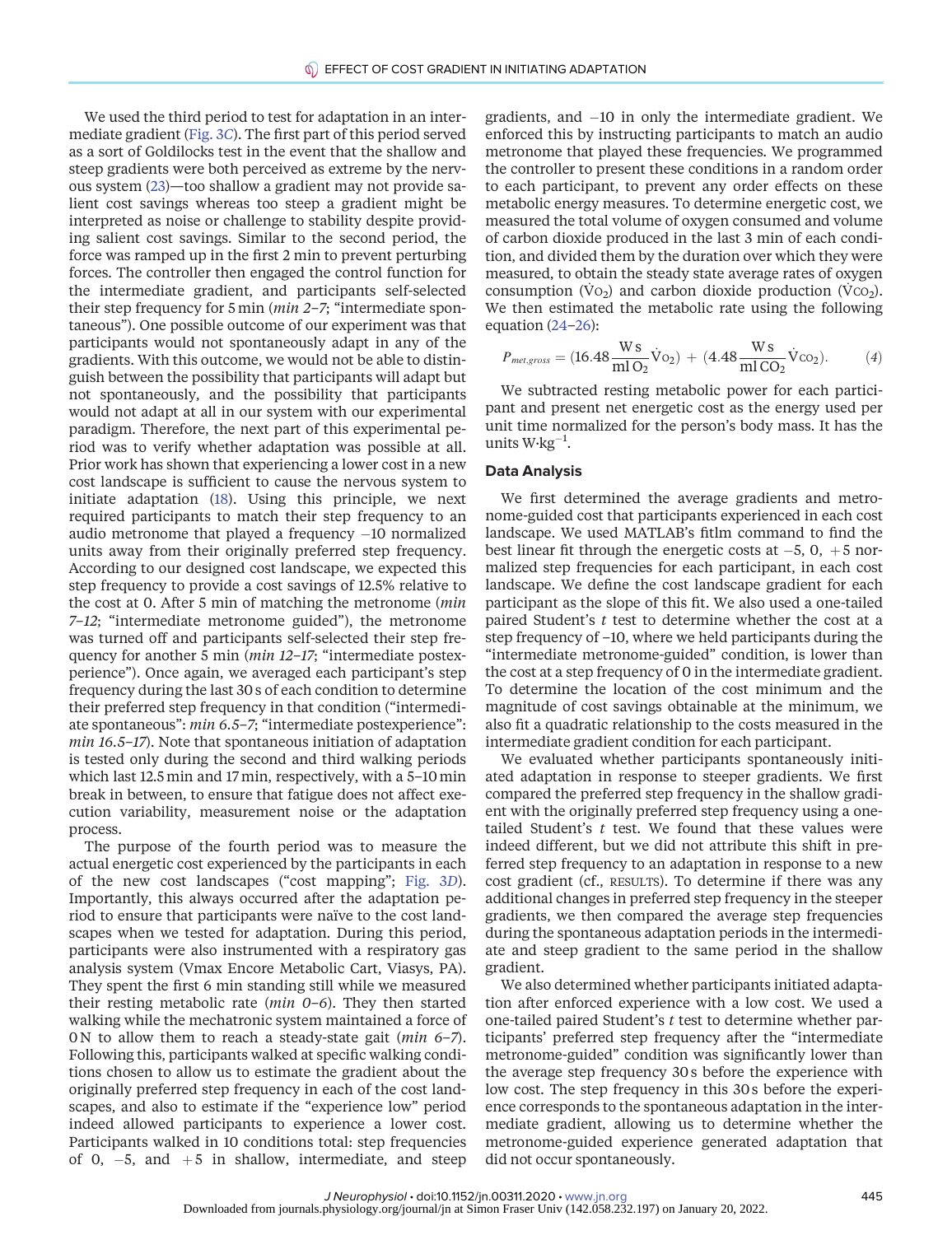In the conditions where we observed adaptation, we characterized the rate of adaptation. We did so because a preferred step frequency can arise from fast predictive processes that can occur over a few seconds or optimization processes that can occur over tens or hundreds of seconds ([4\)](#page-9-2). As described in the INTRODUCTION, we are interested in the slow process since it is indicative of the nervous system learning to adapt its policy to a novel situation. We modeled each participant's adaptation of step frequency over time as a two-process exponential. We first averaged the step frequency during the last 30 s before the beginning of the condition of interest, and the step frequency during the last 30 s of the condition. If these two averages were different, we normalized the step frequency data during that condition such that the average step frequency of the 30 s before the condition evaluated to 0, and the average of the last 30 s evaluated to 1. We then used least squares regression implemented through MATLAB's fitnlm function to model these data as the sum of two exponentials [\(4\)](#page-9-2). We used the time constants from this model to estimate the duration of the optimization process.

### RESULTS

We were successful in creating cost landscapes of different gradients. We found that participants on average experienced a shallow gradient of  $0.07 \pm 0.03$  W·kg<sup>-1</sup> (means  $\pm$  SD), an intermediate gradient of  $0.14 \pm 0.03$  W·kg<sup>-1</sup> and a steep gradient of  $0.20 \pm 0.04$  W·kg<sup>-1</sup> ([Fig. 4\)](#page-6-0). This is calculated as the change in energetic cost per normalized unit of step

frequency. We use 1 standard deviation of participants' preferred step frequency in their original cost landscape, to normalize the measured step frequency. This means that participants experience the reported gradient through a variability of 0.5 standard deviations higher and lower than their originally preferred step frequency. Thus, 1 standard deviation higher and lower than their originally preferred step frequency, which accounts for 68% of their steps, would have allowed participants to experience a change in energetic cost of 3.6%, 7.2%, and 10.2% in the shallow, intermediate, and steep gradients, respectively. We also found that when participants in the intermediate gradient were held  $-10$  normalized step frequencies lower than their originally preferred step frequency, they experienced an average cost savings of 8.1%±9.1% relative to the cost at the originally preferred step frequency ( $P = 0.006$ ). From the quadratic relationship we fit to the same cost landscape, we estimate that, on average, the cost minimum occurred  $-6.1$  normalized units away from participants' originally preferred step frequency, providing a cost savings of 10.8%.

Participants did not spontaneously initiate adaptation in response to steeper cost gradients. In the second period, participants first experienced the shallow cost landscape, and then the steep cost landscape. They walked freely at their self-selected step frequency for 5 min in both cost landscapes. The average step frequency from the last 30 s of the shallow period was lower than the original preferred step frequency  $(-0.69 \pm 0.82 \text{ vs. } 0; P = 0.01)$ . However, this step frequency was indistinguishable from the average step

<span id="page-6-0"></span>Figure 4. Shallow (A) intermediate (B), and steep gradients (C). Each filled/open circle represents one measurement from one participant. Thin solid/dashed lines are linear fits to each participant's cost measurements  $(n = 11, 5$  females, 6 males). Data points and best-fit lines from a given participant are presented in a single color. Some colors are presented using the combination of dashed line-open circles to distinguish them from similar colored solid line-filled circles. Thick lines are the average of the individual linear fits. D: on average the gradients are increasing from shallow to steep. The filled circles represent the average cost measures at the commanded step frequencies, and the error bars represent the 95% confidence interval of the same.

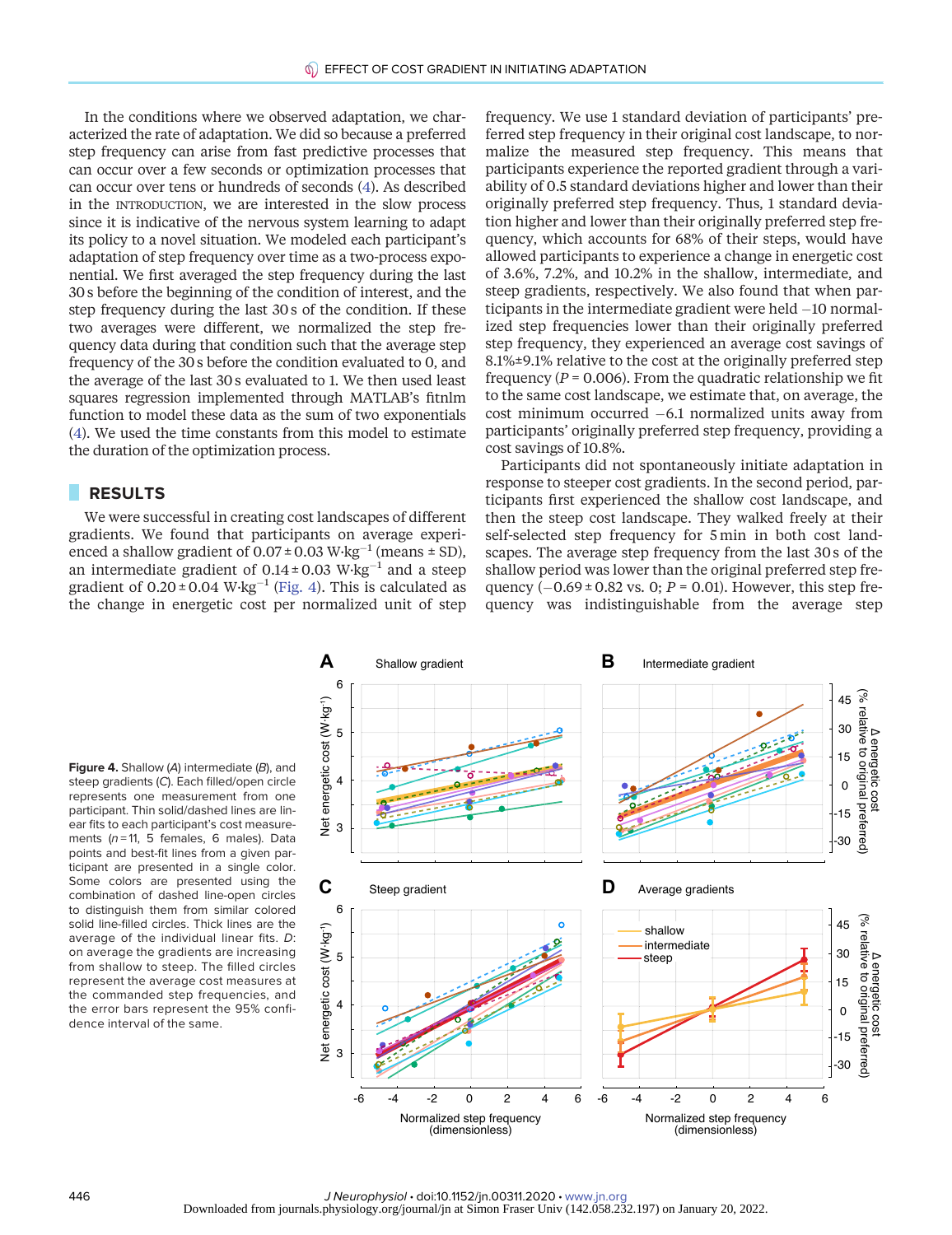frequency preferred by participants during the 30 s before the beginning of the shallow gradient [\(Fig. 5;](#page-7-0) shallow prespontaneous vs. shallow spontaneous;  $-1.02 \pm 0.64$  vs.  $-0.69$  $\pm$  0.82, respectively; P = 0.33). Therefore, we do not interpret this to be an initiation of adaptation toward the optimal policy. When the system switched from the shallow landscape to the steep landscape, participants still did not initiate adaptation, and preferred a step frequency [\(Fig. 5](#page-7-0); steep spontaneous;  $-0.76 \pm 0.99$ ) that was indistinguishable from that preferred in the shallow cost landscape [\(Fig. 5](#page-7-0); shallow spontaneous;  $-0.69 \pm 0.82$ ; P = 0.40). Our goldilocks test with the intermediate gradient also resulted in preferred step frequencies that were indistinguishable from that preferred in the shallow landscape [\(Fig. 5](#page-7-0); shallow spontaneous vs. intermediate spontaneous;  $-0.69 \pm 0.82$  vs.  $-0.74 \pm 0.82$ ;  $P = 0.43$ .

Participants did, however, initiate adaptation after enforced experience with a lower cost. We allowed participants to selfselect their step frequency after matching a metronome that held them at a step frequency that had a cost lower than the cost at 0 in the intermediate cost landscape. On average, participants adapted by  $-1.41 \pm 0.81$  toward the new cost minimum ([Fig. 5](#page-7-0); intermediate postexperience). This adaptation was to step frequencies significantly lower than that spontaneously preferred in the intermediate gradient  $(P = 0.007)$ . It led to an average cost savings of 4.80% ± 3.12% relative to the cost at 0. This was an average cost savings of 2.46% ± 2.92% relative to the cost experienced at the end of the intermediate



<span id="page-7-0"></span>Figure 5. Average spontaneous adaptation in the shallow gradient was indistinguishable from participants' preferred step frequency just prior to the beginning of the shallow cost landscape  $(n=11, 5$  females, 6 males; means  $\pm$  SD; shallow prespontaneous vs. shallow spontaneous: paired t test,  $P = 0.33$ ). The spontaneous adaptation in all gradients were also indistinguishable from each other after 5 min of walking (shallow spontaneous vs. intermediate spontaneous: paired t test,  $P = 0.43$ ; shallow spontaneous vs. steep spontaneous: paired t test,  $P = 0.40$ ). However, after experience with a lower cost in the intermediate gradient, participants preferred to walk at a significantly lower step frequency (intermediate spontaneous vs. intermediate post-experience: paired t test,  $P = 0.007$ ).

spontaneous period. We found that the time course of the change in step frequency of most participants was captured well with a two-process exponential model (RMSE =  $0.16 \pm$ 0.08;  $R^2$ = 0.36 ± 0.21). The time constant of the fast process was  $4.4 \pm 2.5$  s whereas that of the slow process was  $190.2 \pm$ 209 s. We interpret the presence of this slow process as evidence that the nervous system indeed initiated adaptation in response to the enforced experience with a lower cost gait.

# **DISCUSSION**

Contrary to our hypothesis, steeper gradients did not lead to spontaneous initiation of adaptation. This null finding is not because our methods were unsuccessful in creating gradients of increasing steepness. We used our cost mapping trials to verify that the participants did indeed experience three different gradients—the intermediate and steep gradients were  $\sim$ twofold and threefold the shallow gradient, respectively. The lack of initiation also does not appear to be a consequence of the rapid exposure to multiple gradient conditions preventing the nervous system from attempting any adaptation. We verified this by leveraging results from previous studies that found that adaptation can be initiated by guiding the nervous system to experience a cost lower than the cost at the originally preferred step frequency [\(18](#page-9-20)). We did the same here and found that participants could indeed initiate adaptation in the intermediate landscape after such experience, despite the intermediate landscape being the third landscape experienced by participants. When considered together, these results suggest that either the nervous system does not use salient cost savings to initiate adaptation, or that the cost savings were not salient to the nervous system in our experiment.

For savings to be salient, the nervous system needs to both detect that cost savings can be gained and determine how it should adapt its control policy to gain the savings. In our experiment, energetic cost per unit time is equivalent to energetic cost per unit distance as the walking speed is constant throughout the experiment. Therefore, participants did experience the increasing cost gradients irrespective of how energetic cost is represented in the nervous system's objective function. However, depending upon how the nervous system senses energetic cost, it may be challenging for the nervous system to detect cost savings from the cost landscape gradient. For example, one possible sensory system for estimating energetic cost involves the ergoreceptors that are sensitive to the slow build-up, or slow reduction, of muscle metabolic byproducts [\(27](#page-10-1)–[29](#page-10-2)). This build-up creates a sensory response that is an integration of the effect of many steps, rather than one that closely follows the step-to-step changes in energetic cost. It will be more difficult for the nervous system to detect a gradient in cost landscape from the step-to-step variability in energetic cost when using this mechanism because integration has the effect of decreasing the sensed gradient, perhaps even to zero if the build-up is particularly slow. This, or a similar integrative sensing mechanism, may be why metronome-guided experience is effective at initiating adaptation—the metronome holds participants at a lower cost for many steps allowing time for integration. However, some participants in some conditions are able to use the step-to-step variability in energetic cost to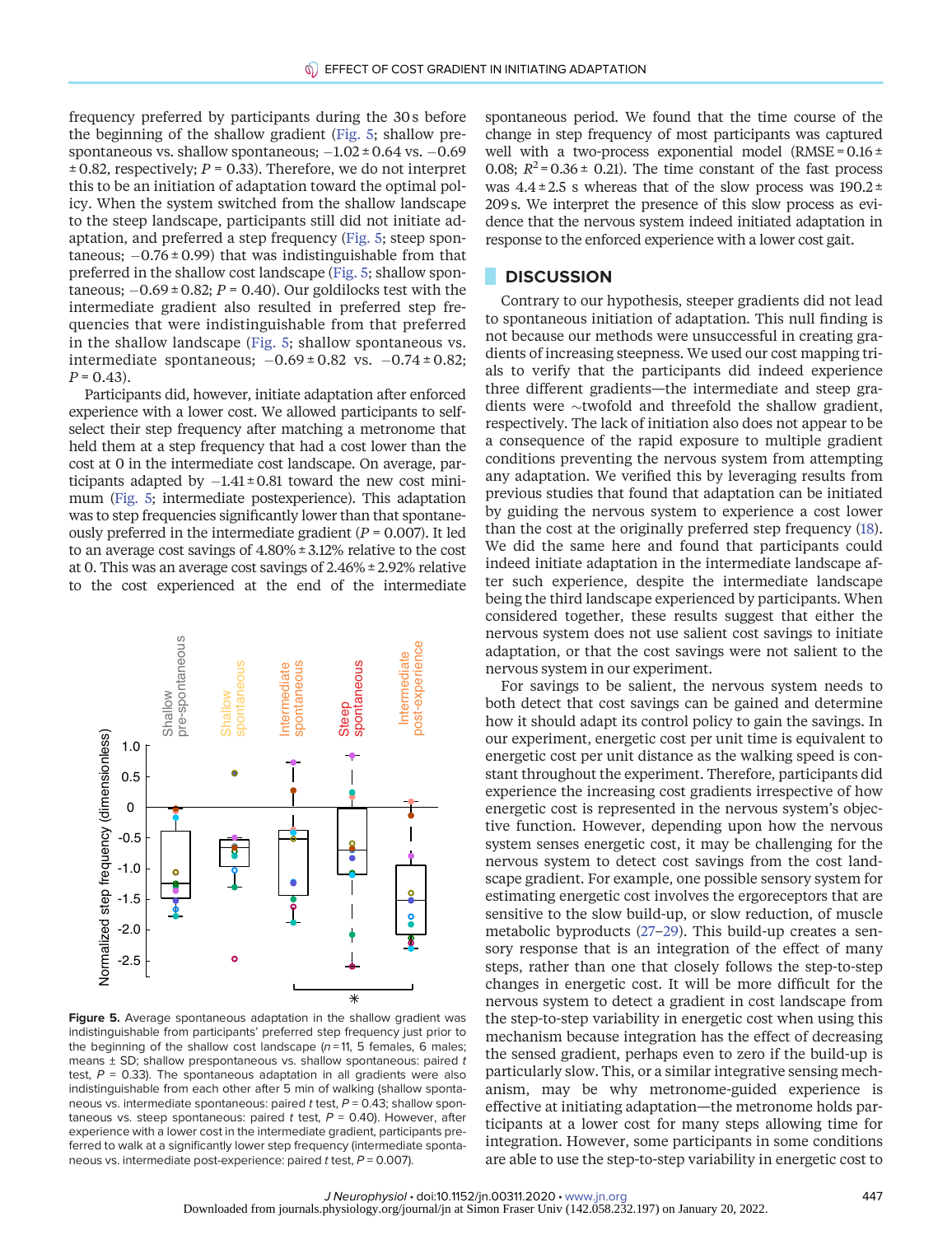spontaneously initiate adaptation [\(18\)](#page-9-20). This suggests that if a slow sensing system does indeed play a role in estimating energetic cost, it is not the only contributing system. It may also be that the nervous system uses proxies, such as muscle activation, to estimate energetic cost and these estimates may not accurately capture the global energetic cost changes observed in this experiment.

Another possibility for the lack of initiation of adaptation is that the gradients allowed participants' nervous systems to sense the presence of cost savings but not how to adapt their control policy to obtain those savings. That is, the nervous system has difficulty with credit assignment in our experiment [\(30](#page-10-3)). We manipulated the cost gradient associated with only one gait parameter—step frequency—to allow the nervous system to detect an increase in cost savings and detect the gait parameter to adapt to obtain those savings. However, when walking in our system, we suspect that it is not clear to most participants that the backward force depends on any aspect of their gait, including their step frequency. It appears to be challenging for the nervous system to identify salient cost savings using the structure of natural variability in gait to determine the gradient of a cost landscape—a finding consistent with our earlier experiment studying adaptation in over ground walking [\(13](#page-9-17)). Although we do not suspect that the adaptation in this experiment is an explicit strategy, perhaps explicit cues may aid in the initiation of adaptation. Metronome-guided experience of step frequencies with lower cost may provide the nervous system with such an explicit association between the cost savings and the changes to control policy that provide those cost savings. Similarly, reaching experiments have found that presenting participants with multiple different force-fields interferes with learning, but that such interference can be overcome with certain contextual cues such as follow through movements or cues that associate a change in the optimal control policy with another change such as spatial location of movement [\(31,](#page-10-4) [32\)](#page-10-5). Differences in contextual cues might explain why it was easier for the nervous system to identify that there was a relationship between step frequency and the changes to knee torque for some participants in our previous experiment than with step frequency and torso forces in the present experiment ([18](#page-9-20)). This interpretation is consistent with recent study in visuomotor adaptation that found that implicit and explicit learning work together to improve adaptation [\(33](#page-10-6)).

Although we designed our custom-built equipment and our protocol to meet the requirement for energetic cost saliency, our experiment nevertheless had limitations. Toward this requirement, the maximum cost savings that participants experienced from their variability in step frequency, relative to the cost at their originally preferred step frequency, was 5.1% in the steep gradient. In contrast, participants experienced cost savings of 8.2% during their metronome-guided lower cost experience in the intermediate gradient. This suggests that even the steep gradient may not have allowed participants to experience a large enough cost savings. However, we suspect this is not the case because in our previous study with the shallow gradient, participants initiated adaptation after experiencing cost savings of only 3.5% through similar metronome-guided walking ([19](#page-9-16)). This earlier cost savings was smaller than that experienced by our current participants in the steep gradient condition suggesting that the currently experienced cost savings, at least in the steep gradient condition, were sufficiently large for the nervous system to detect.

A second limitation is that our experimental design resulted in participants preferring step frequencies slightly lower than the original preferred step frequencies in all gradient conditions ([Fig. 5\)](#page-7-0). We do not interpret these shifts as evidence of the initiation of energetic cost optimization in response to new cost landscapes. Our rationale is that participants were already walking at shifted step frequency during the 30 s before the beginning of each new cost landscape (shallow:  $-1.02 \pm 0.64$ , intermediate:  $-0.25 \pm 0.63$ , steep:  $-0.62 \pm 0.54$ ). Why is step frequency shifted lower than the baseline measures both before and during the experience with the new cost landscapes? One possible explanation is that we may not have provided a long enough baseline period for participants to settle into their preferred step frequency. However, others have found that 2 min of walking is sufficient for stride frequency to reach steady state—we provided 9min [\(34](#page-10-7), [35](#page-10-8)). A second possible explanation for the presence of these shifts may be the net backward force that participants experienced both immediately before and during the cost landscape, but not during the baseline phase when the net force was zero. Our system slowly ramped up the backward force to those which participants would experience in the new cost landscapes at their originally preferred step frequency. The force was then held constant for 30 s before the controller switched to the new cost landscapes and our step frequency estimate before the beginning of the new cost landscape is from this constant-force period. However, concerned about the possible role of net backward force on step frequency, we performed pilot experiments before our reported experiments and found no relationship. In support of our pilot results, a recent study also found that backward forces do not have an effect on stride period ([22](#page-9-21)). Furthermore, walking uphill, which is biomechanically similar to experiencing a net backward force, also results in step frequencies that are not significantly different from walking on level [\(36](#page-10-9)). Further research will be required to understand why we observed this consistent shift in step frequency.

After metronome-guided experience, our participants did not converge on the energy minimal step frequency. Participants adapted toward the energy minimum, that was also toward the step frequency that they walked at during the metronome-guided experience. One interpretation of this could be that the adapted step frequency was an aftereffect of the metronome-guided experience. Contrary to this, previous studies, including a study with the same mechatronic system and shallow cost landscape used in this study, found that participants rapidly return to their originally preferred step frequency without after-effects when released from higher step frequencies when they correspond to a higher cost ([15](#page-9-13), [17](#page-9-15)–[19](#page-9-16)). Another interpretation may be that forces to the hip cause the nervous system to prioritize stability. However, Joshi and Srinivasan ([37\)](#page-10-10) found that when walking is perturbed in the fore-aft direction using backward forces to the hip, participants prefer to walk with a higher step frequency, contrary to what we observe here. We estimate that in our present study, on average, participants could have obtained a cost savings of 10.8% if they had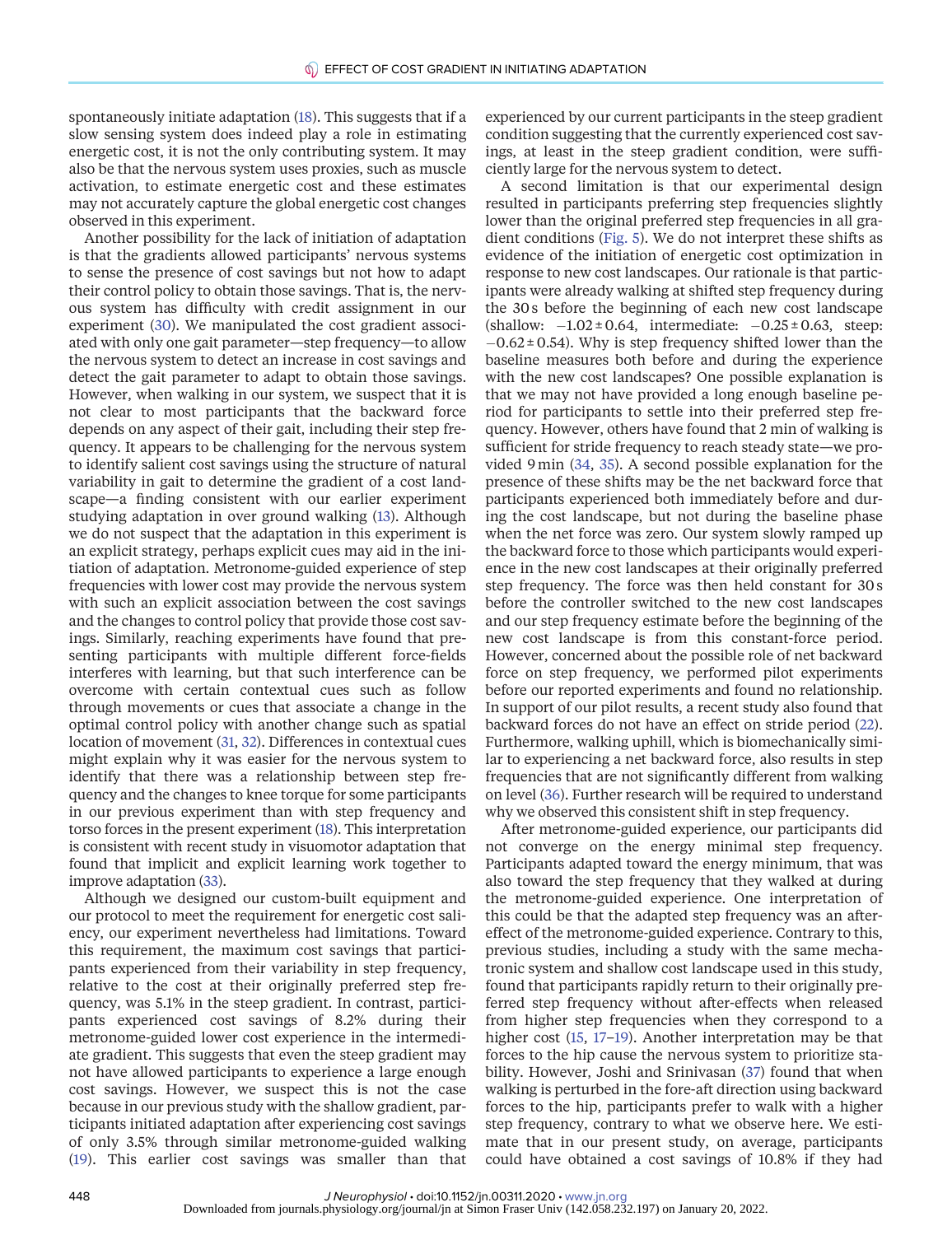shifted their step frequency  $-6.1$  normalized units away from their originally preferred step frequency. Yet we found that participants only adapted their step frequency by  $-1.4 \pm 0.8$  to obtain a cost savings of  $4.83\% \pm 3.61\%$ . This was only  $2.46\% \pm 2.92\%$  additional savings relative to the cost experienced at the end of the intermediate spontaneous period. This might suggest to some that energetic cost savings do not play a role in the adaptation of step frequency in the cost landscapes we used. We suspect that this is not the case since participants did adapt after experience with a lower energetic cost. This cost savings obtained from the adaptation, while small and variable between participants, was still consistent among participants, and the magnitude of savings comparable to previous studies [\(15](#page-9-13), [19\)](#page-9-16). One candidate explanation is that the nervous system seeks to minimize an objective function that is a combination of energetic cost, stability, accuracy, and other contributors [\(17](#page-9-15)). The minimum of this combined cost function may coincide with the final preferred step frequency and not with the energetic cost minimum. Alternatively, as mentioned earlier, it is possible that the nervous system uses proxies to estimate global energetic cost whose minima do not coincide with the global energetic minimum in this experiment.

In conclusion, the nervous system does not solely rely on the gradient of energetic cost to initiate adaptation in novel situations. As we and others have previously found, explicit experience with more optimal movements can assist with the initiation of adaptation. A better understanding of the interplay between implicit and explicit experience for the nervous system to initiate adaptation when the saliency of cost savings is not apparent may help improve rehabilitation for those recovering from injuries, help coaches speed up training with new techniques, or aid scientists looking to study adaptation in complex novel environments.

# GRANTS

This work was supported in part by the Natural Sciences and Engineering Research Council of Canada and the U.S. Army Research Office under Grant W911NF-13-1-0268 to J. Maxwell Donelan.

## **DISCLOSURES**

No conflicts of interest, financial or otherwise, are declared by the authors.

### **AUTHOR CONTRIBUTIONS**

S.N.S., J.D.W., J.C.S., S.J.A., and J.M.D. conceived and designed research; S.N.S. performed experiments; S.N.S. analyzed data; S.N.S., J.D.W., and J.M.D. interpreted results of experiments; S.N.S. prepared figures; S.N.S. drafted manuscript; S.N.S., J.D.W., J.C.S., S.J.A., and J.M.D. edited and revised manuscript; S.N.S., S.J.A., and J.M.D. approved final version of manuscript.

# REFERENCES

- <span id="page-9-0"></span>1. Izawa J, Rane T, Donchin O, Shadmehr R. Motor adaptation as a process of reoptimization. J Neurosci 28: 2883–2891, 2008. doi[:10.](https://doi.org/10.1523/JNEUROSCI.5359-07.2008) [1523/JNEUROSCI.5359-07.2008.](https://doi.org/10.1523/JNEUROSCI.5359-07.2008)
- <span id="page-9-4"></span>2. Wolpert DM, Diedrichsen J, Flanagan JR. Principles of sensorimotor learning. Nat Rev Neurosci 12: 739–751, 2011. doi:[10.1038/](https://doi.org/10.1038/nrn3112) [nrn3112.](https://doi.org/10.1038/nrn3112)
- <span id="page-9-1"></span>3. Wolpert DM, Flanagan JR. Computations underlying sensorimotor learning. Curr Opin Neurobiol 37: 7–11, 2016. doi:[10.1016/j.](https://doi.org/10.1016/j.conb.2015.12.003) [conb.2015.12.003.](https://doi.org/10.1016/j.conb.2015.12.003)
- <span id="page-9-2"></span>Pagliara R, Snaterse M, Donelan JM. Fast and slow processes underlie the selection of both step frequency and walking speed. J Exp Biol 217: 2939–2946, 2014. doi:[10.1242/jeb.105270.](https://doi.org/10.1242/jeb.105270)
- <span id="page-9-3"></span>5. Snaterse M, Ton R, Kuo AD, Donelan JM. Distinct fast and slow processes contribute to the selection of preferred step frequency during human walking. J Appl Physiol (1985) 110: 1682–1690, 2011. doi:[10.1152/japplphysiol.00536.2010](https://doi.org/10.1152/japplphysiol.00536.2010).
- <span id="page-9-5"></span>6. Sutton RS, Barto AG, Williams RJ. Reinforcement learning is direct adaptive optimal control. IEEE Control Syst 12: 19-22, 1992. doi:[10.1109/37.126844](https://doi.org/10.1109/37.126844).
- <span id="page-9-6"></span>Sutton RS, Barto AG. Reinforcement Learning: An Introduction (2nd ed.). Cambridge, MA: MIT Press, 2018.
- <span id="page-9-7"></span>8. Shadmehr R, Mussa-Ivaldi FA. Adaptive representation of dynamics during learning of a motor task. J Neurosci 14: 3208–3224, 1994. doi:[10.1523/JNEUROSCI.14-05-03208.1994](https://doi.org/10.1523/JNEUROSCI.14-05-03208.1994).
- <span id="page-9-8"></span>9. Gupta R, Ashe J. Motor force field learning influences visual processing of target motion. J Neurophysiol 97: 738–745, 2007. doi:[10.1523/JNEUROSCI.1245-07.2007.](https://doi.org/10.1523/JNEUROSCI.1245-07.2007)
- <span id="page-9-9"></span>10. Krakauer JW, Hadjiosif AM, Xu J, Wong AL, Haith AM. Motor learning. Compr Physiol 9: 613–663, 2019 [Erratum in Compr Physiol 9:1279, 2019]. doi:[10.1002/cphy.c170043](https://doi.org/10.1002/cphy.c170043).
- <span id="page-9-10"></span>11. Krakauer JW, Pine ZM, Ghilardi M-F, Ghez C. Learning of visuomotor transformations for vectorial planning of reaching trajectories. J Neurosci 20: 8916–8924, 2000. doi[:10.1523/JNEUROSCI.20-23-](https://doi.org/10.1523/JNEUROSCI.20-23-08916.2000) [08916.2000](https://doi.org/10.1523/JNEUROSCI.20-23-08916.2000).
- <span id="page-9-11"></span>12. Jackson RW, Collins SH. An experimental comparison of the relative benefits of work and torque assistance in ankle exoskeletons. J Appl Physiol (1985) 119: 541–557, 2015. doi[:10.1152/japplphysiol.](https://doi.org/10.1152/japplphysiol.01133.2014) [01133.2014](https://doi.org/10.1152/japplphysiol.01133.2014).
- <span id="page-9-17"></span>13. Wong JD, Selinger JC, Donelan JM. Is natural variability in gait sufficient to initiate spontaneous energy optimization in human walking? J Neurophysiol 121: 1848–1855, 2019. doi[:10.1152/jn.00417.2018](https://doi.org/10.1152/jn.00417.2018).
- <span id="page-9-12"></span>Zhang J, Fiers P, Witte KA, Jackson RW, Poggensee KL, Atkeson CG, Collins SH. Human-in-the-loop optimization of exoskeleton assistance during walking. Science 356: 1280–1284, 2017. doi[:10.1126/](https://doi.org/10.1126/science.aal5054) [science.aal5054.](https://doi.org/10.1126/science.aal5054)
- <span id="page-9-13"></span>15. Selinger JC, O'Connor SM, Wong JD, Donelan JM. Humans can continuously optimize energetic cost during walking. Curr Biol 25: 2452–2456, 2015. doi:[10.1016/j.cub.2015.08.016.](https://doi.org/10.1016/j.cub.2015.08.016)
- <span id="page-9-14"></span>16. Roemmich RT, Bastian AJ. Two ways to save a newly learned motor pattern. J Neurophysiol 113: 3519–3530, 2015. doi[:10.1152/jn.00965.](https://doi.org/10.1152/jn.00965.2014) [2014.](https://doi.org/10.1152/jn.00965.2014)
- <span id="page-9-15"></span>17. Abram SJ, Selinger JC, Donelan JM. Energy optimization is a major objective in the real-time control of step width in human walking. J Biomech 91: 85–91, 2019. doi:[10.1016/j.jbiomech.2019.05.010.](https://doi.org/10.1016/j.jbiomech.2019.05.010)
- <span id="page-9-20"></span>18. Selinger JC, Wong JD, Simha SN, Donelan JM. How humans initiate energy optimization and converge on their optimal gaits. J Exp Biol 222: jeb198234, 2019. doi:[10.1242/jeb.198234](https://doi.org/10.1242/jeb.198234).
- <span id="page-9-16"></span>19. Simha SN, Wong JD, Selinger JC, Donelan JM. A mechatronic system for studying energy optimization during walking. IEEE Trans Neural Syst Rehabil Eng 27: 1416–1425, 2019. doi:[10.1109/TNSRE.](https://doi.org/10.1109/TNSRE.2019.2917424) [2019.2917424](https://doi.org/10.1109/TNSRE.2019.2917424).
- <span id="page-9-18"></span>20. Gottschall JS, Kram R. Energy cost and muscular activity required for propulsion during walking. J Appl Physiol (1985) 94: 1766–1772, 2003. doi:[10.1152/japplphysiol.01190.2004](https://doi.org/10.1152/japplphysiol.01190.2004).
- <span id="page-9-19"></span>21. **Umberger BR, Martin PE.** Mechanical power and efficiency of level walking with different stride rates. J Exp Biol 210: 3255–3265, 2007. doi:[10.1242/jeb.000950](https://doi.org/10.1242/jeb.000950).
- <span id="page-9-21"></span>22. Dewolf AH, Ivanenko YP, Mesquita RM, Lacquaniti F, Willems PA. Neuromechanical adjustments when walking with an aiding or hindering horizontal force. Eur J Appl Physiol 120: 91–106, 2020. doi:[10.1007/s00421-019-04251-1](https://doi.org/10.1007/s00421-019-04251-1).
- <span id="page-9-22"></span>23. Kidd C, Piantadosi ST, Aslin RN. The goldilocks effect: human infants allocate attention to visual sequences that are neither too simple nor too complex. PLoS One 7: e36399, 2012. doi[:10.1371/](https://doi.org/10.1371/journal.pone.0036399) [journal.pone.0036399](https://doi.org/10.1371/journal.pone.0036399).
- <span id="page-9-23"></span>24. Adamczyk PG, Collins SH, Kuo AD. The advantages of a rolling foot in human walking. J Exp Biol 209: 3953–3963, 2006. doi:[10.1242/](https://doi.org/10.1242/jeb.02455) ieb.02455.
- 25. Brockway JM. Derivation of formulae used to calculate energy expenditure in man. Hum Nutr Clin Nutr 41: 463–471, 1987.